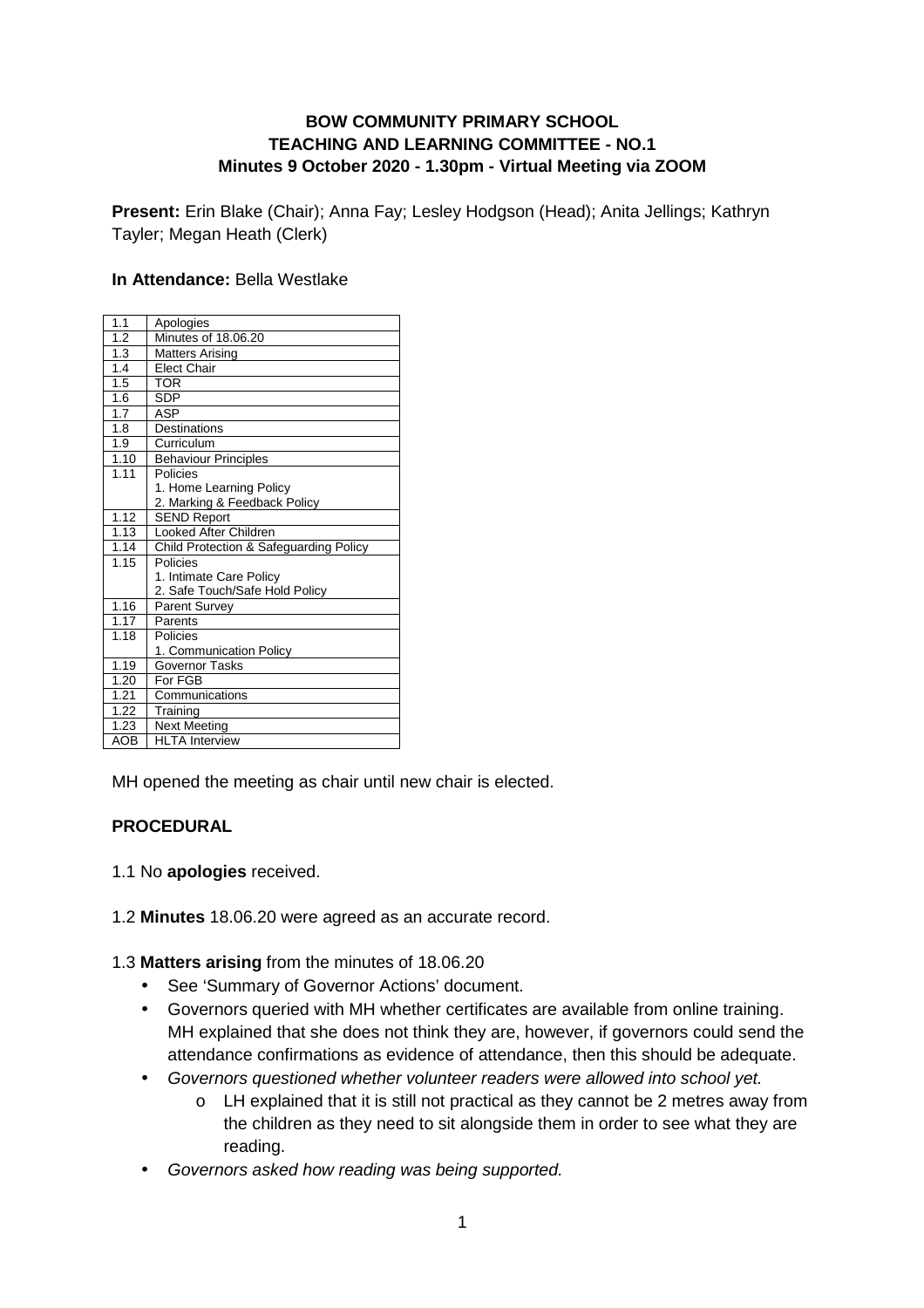- o LH explained that this area needs significant improvement. It is being addressed daily in school but they cannot currently access the technology to do this virtually.
- Governors asked if parents were being encouraged to help with teaching the catch up.
	- o LH explained that 'yes' children have homework set for reading but some areas are difficult to teach, for example the precision of phonics teaching.

### 1.4 **Elect Chair**

- It was agreed to carry on the rotating chair system from last year, as agreed at FGB1.
- EB is to chair this meeting. KT is to chair T&L2. The chair of T&L3 is TBC.

EB takes over as chair of the meeting.

### 1.5 **Terms of Reference (TOR)**

- The TOR were agreed at FGB1.
- The bullet points on the first page of the T&L TOR are a clear reminder of the areas of focus for the committee.
- Governors asked if learning walks were now allowed to take place.
	- o LH explained that they are able to take place, however the topic would need to be carefully considered. The school is running on a reduced curriculum, focusing heavily on reading, writing and maths.
	- o A safeguarding learning walk was recommended.

### 1.6 **SDP**

- LH has had a virtual meeting with the School Improvement Partner. The main emphasis was for the school to get through the year.
- The SDP has been greatly pared down, in line with the constantly changing advice.
- The summary section of the SDP has not been updated yet. The new additions are from page 20 onwards.
- The revised SDP will be included in governor meeting agendas throughout this year.
- There are concerns around reading. The older pupils are behind with comprehension. The younger pupils are behind with phonics.
- Writing is difficult to monitor at home. Parents are unlikely to know what standard is expected of their child, or the content of SP&G and area to teach.
- Maths has seen least slippage, out of the 3 main areas. Parents are likely to be more confident with maths as the answers are either right or wrong.
- The SDP priorities focus on the mental health and wellbeing of both staff and pupils; these being different depending on the age of the pupil.
- Space has to be allowed for staff to socialise in order to support each other. Without this peer support, the mental health and well-being of staff would decline and then staff would be unable support the pupils adequately.
- There has been an increase in children with showing a lack of confidence.
- Pupils are having regular 'sensory breaks' and 'circle time'. This means there is less wider learning happening, however, this mental health support is important.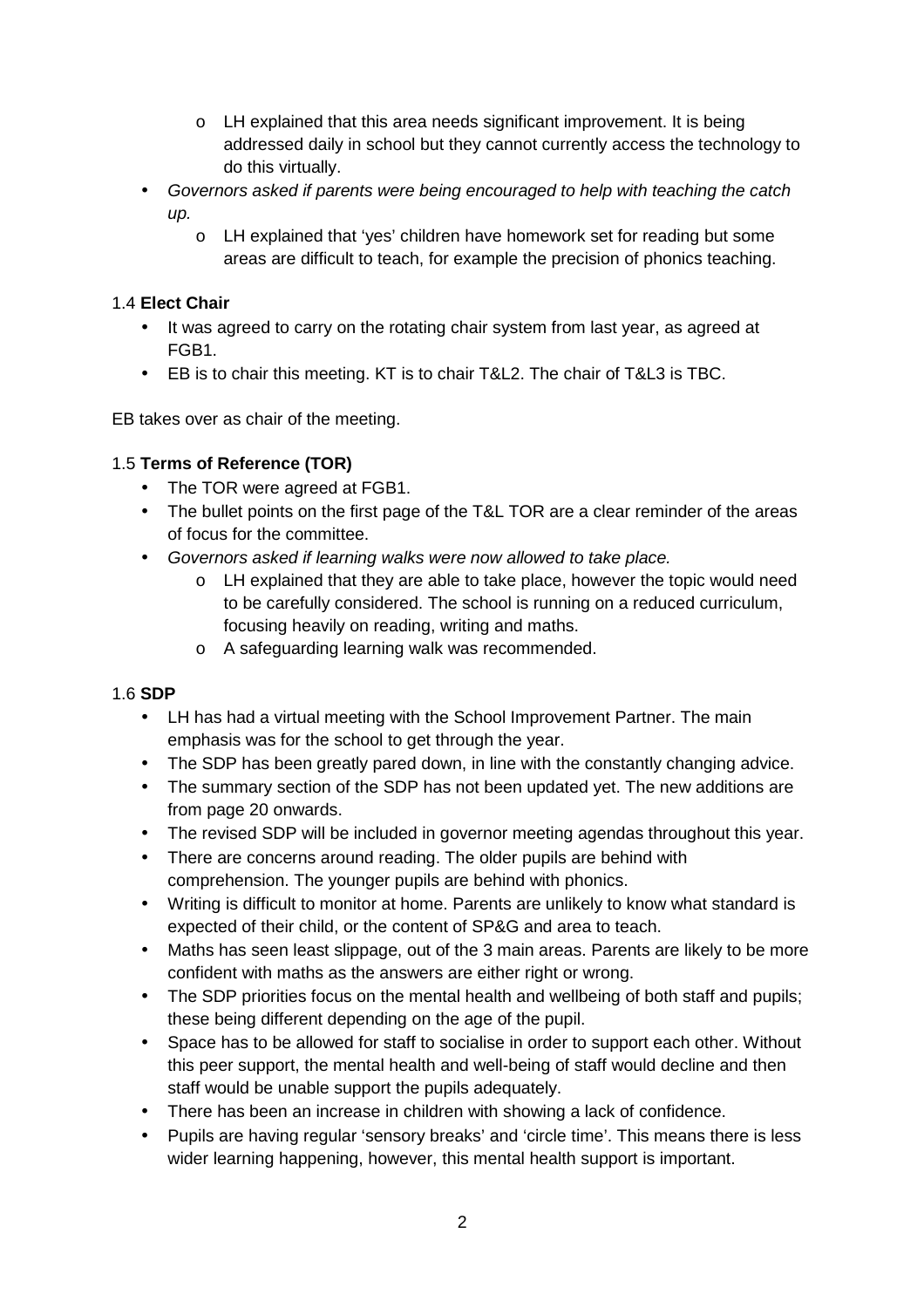- The school is currently writing a 'Virtual Learning Policy'. This will come into effect if a pupil is self-isolating, or in the event of another lockdown.
- A Google Drive platform is currently being prepared for virtual learning.
- The school cannot accommodate more than 2 sets of visitors into school in one day, as bubbles cannot mix circulating round school. (eg. The NHS Flu vaccinations had to go ahead so the School Photos were postponed).
- Governors asked if the school was hoping that parents would engage more over the course of the year.
	- $\circ$  LH explained how it is difficult for parents to know how to plug any gaps. The school cannot expect parents to do more than they already have.
	- o It is expected that parents support learning, rather than lead.
- Governors asked AF if she has noticed a general difference in the mental condition of the new reception intake, compared to previous years.
	- $\circ$  AF explained how if does feel different, the pupils are more immature than previously, but pupils are as happy as they usually would be. Routines are taking longer to learn (eg. lining up), most likely due to not having attended pre-school as usual last year.
	- o With regards to COVID, the pupils do not discuss it and are more matter of fact about it when it is mentioned. They do not seem worried.
- Governors asked if this draft of the SDP has already changed.
	- $\circ$  LH explained how she has had a meeting with senior teachers, during which they discussed their concerns over the data.
	- o They are not planning targets for the whole year, they are constantly monitoring the situation, setting targets for the term and then evaluating as the term progresses in readiness for the next term.
	- $\circ$  Governors noted how it was difficult to create targets as it is difficult to know where we currently are. This needs constant reviewing.
- Governors questioned what the approach to the first bullet point under Key Priority 4 on page 20 would look like. ('To close the gap for reading and ARE, across the school, but especially the lowest 20%')
	- o LH explained how there will be less focus on foundation subjects and more rehearsal of reading and comprehension instead.
	- o Intervention time has been lost due to no assemblies. Coming away from the main timetable will help make up some of this lost time.

### **ACTION: MH to ensure revised SDP appears regularly on meeting agendas this year.**

### **CURRICULUM AND STANDARDS**

### 1.7 **ASP**

- There is no ASP due to there being no official assessments last year.
- A COVID pupil data document was circulated prior to the meeting.
- Both reading and writing have fallen.
- The year 4 group stand out. This year group has a high number of SEND pupils and has faced many challenges, discussed at prior meetings.
- Overall, pupils have fallen about a term behind.
- Governors noted how extreme some of the figures appeared, particular Year 6 Reading having fallen from 83% ARE to 22% ARE.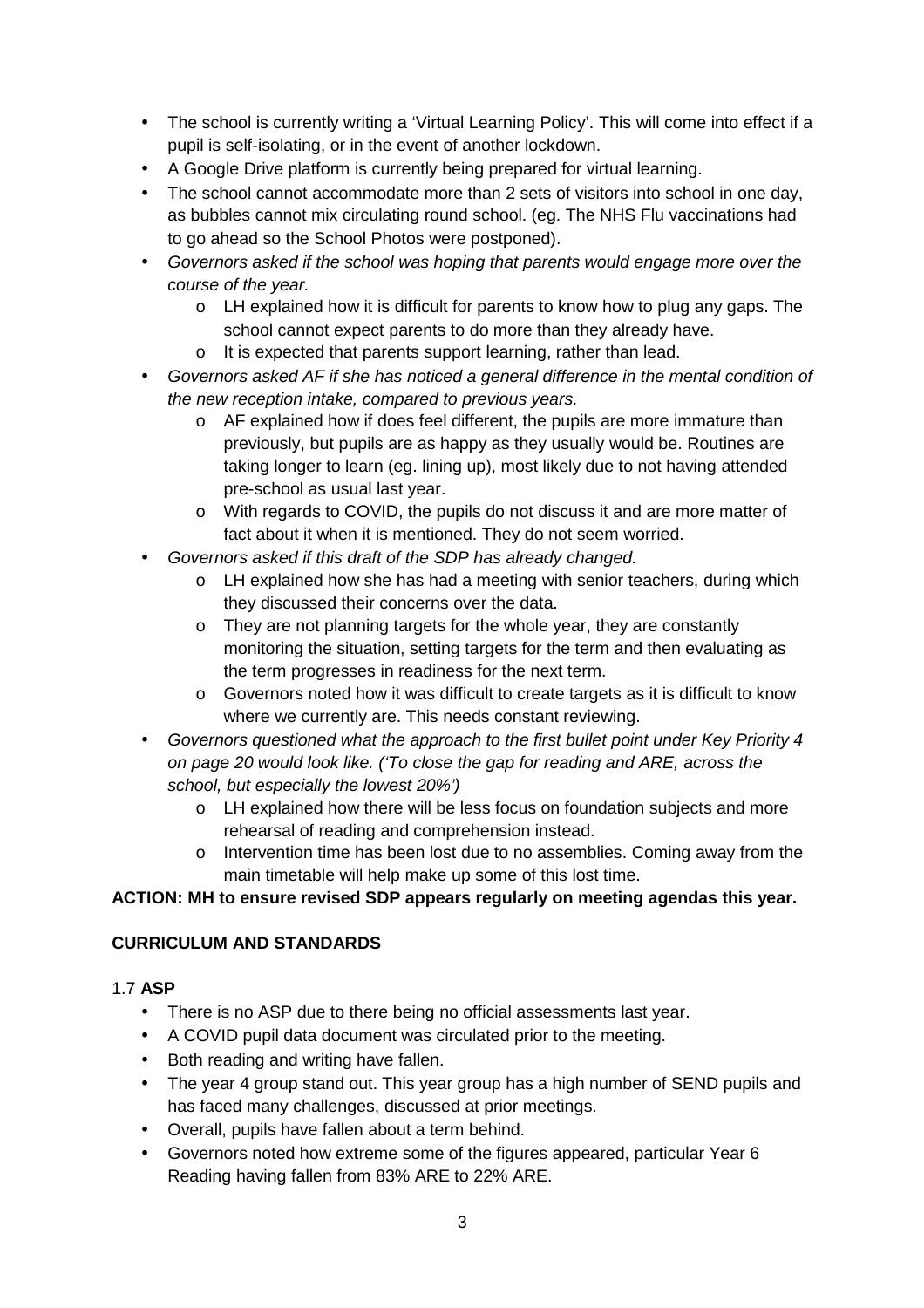- Remote teaching will miss areas. Especially with pupils likely to be off school at different times.
- A number of pupils are expected to move from amber to green. If this happens, they will know the current plans are effective.
- Governors asked if having fallen one term behind was manageable.
	- $\circ$  LH explained that they hope so. There are many pupils that are struggling socially, due to lack of contact with other children during the lockdown. Many of the pupils also have home struggles.
- Governors asked about the data figures. Why do the highlighted numbers not equal 100.
	- o LH explained that this is because children with additional needs will not achieve age related expectations (ARE).
	- o Children are either: meeting ARE; behind ARE; or SEND.
- Governors asked if the data has moved with the year group, eg. was 'spring year 6' for last year's year 6.
	- o LH explained that the data has moved with the year group. Therefore 'spring year 6' data, was last year's year 5.
- Governors asked if the school has been able to compare data with other schools relating to the pupils with high level SEND.
	- o LH explained that there are no other schools locally that match our profile so we have not compared levels.
	- o This data was a prediction that was not submitted anywhere. Therefore, there is no national data available.
	- o There is so much catch-up required that there has been no time to dedicate to sourcing this data.

## 1.8 **Destinations**

- There was 17 year 6s that left us last year. 16 went to QE. 1 went to Okehampton College.
- Transitions did not happen as normal. Pupils did not get a chance to visit their new schools. QE did offer some virtual transition sessions.
- Governors asked if the school thinks that face to face transitions will not happen again this year.
	- o LH explained that it's difficult to tell, but at this point it does not look likely.
- Governors asked if there is anything we can do to prepare the current year 6s for this eventuality.
	- o LH explained how QE is already offering virtual help for this. Nothing has been received from Okehampton College as we are not in this schools catchment.

## 1.9 **Curriculum**

- BW will take on this portfolio when she is fully inducted at FGB2.
- Each governor has a curriculum subiect area and a link teacher contact with whom to contact for updates.
- National Curriculum developments have slowed down due to the need for catch-up.
- Staff are still teaching foundation subjects.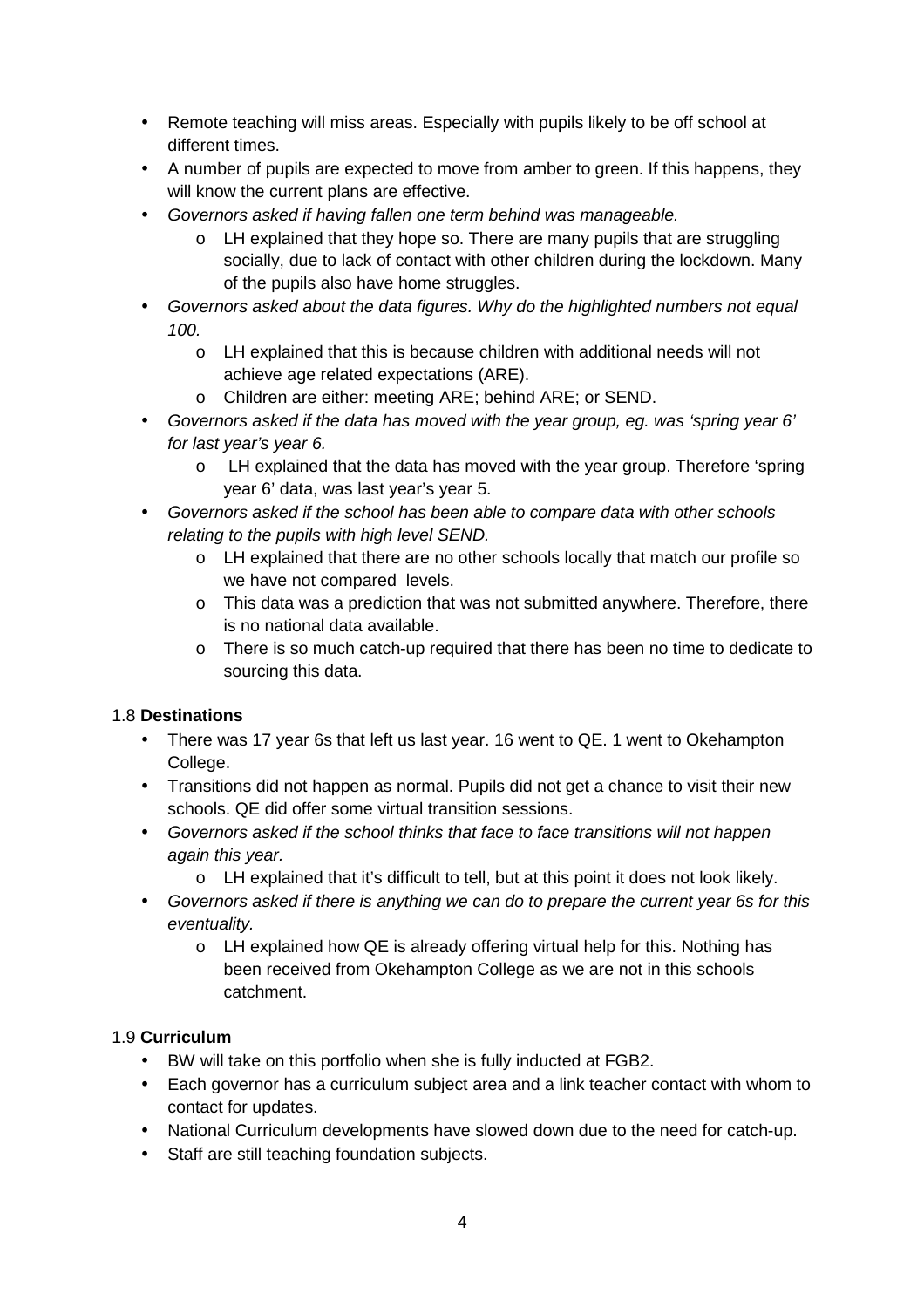- The new RSHE curriculum was due to be launched this month. Linda Williamson is the lead staff member on this. A meeting is due to take place soon, detailing what the plan is (this meeting was recently postponed due to illness).
- RSHE has always been taught every alternate half term. It is never addressed in its own lesson. It underpins all teaching and is addressed through circle times.
- An educational psychologist was utilised during lockdown.

### 1.10 **Behaviour Principles**

- Behaviour throughout the school is general very good, with a couple of exceptions.
- Governors asked if there has been deterioration in behaviour since the closure.
	- o LH explained how there has not really been any deterioration. The pupils in school during the closure got used to the changes, and the others adapted quickly when they returned.
- The behaviour policy has been amended due to repeated incidents involving a specific pupil. This will be proposed at FGB2.

### 1.11 **Policies**

### 1.11.1 **Home Learning Policy**;

- Governors asked if this policy is fit for purpose, in line with the schools expectations of parents for home learning.
	- o LH explained how it is not when referred to alone. It has changed due to virtual learning. Some items have been removed from this policy.
	- o A Virtual Learning Policy is in development, which will pair up with this one.
- It was noted how the details of these policies match up with the information given to parents at parents evenings and in termly newsletters.
- A parent governor flagged how reading at home can be difficult for some parents, especially when their reading books are not changed regularly at the school.
	- o LH explained how a child needs to be exposed to a book 3-4 times in order to develop their reading skills effectively from it. This will need communicating to parents more effectively so they know to read a book more than once.
	- o LH will ensure that teachers know to check that reading books are being regularly changed.
	- o AF will ensure that all books in KS1 are changed.
	- o Both LH and AF thanked the parent governor for bringing this to their attention.
- It was discussed whether the new Virtual Learning Policy would be a partner policy to the Home Learning Policy. It was agreed that it is be classified as a different policy under COVID.
- Carried forward.

#### **ACTION: 1. MH to add Home Learning Policy to T&L2 2. AF to ensure KS1 reading books have been changed.**

## 1.11.2 **Marking & Feedback Policy**

- This has been completed.
- Amendments will mean a reduced workload for staff.
- Copy to be circulated around governors.
- Carried forward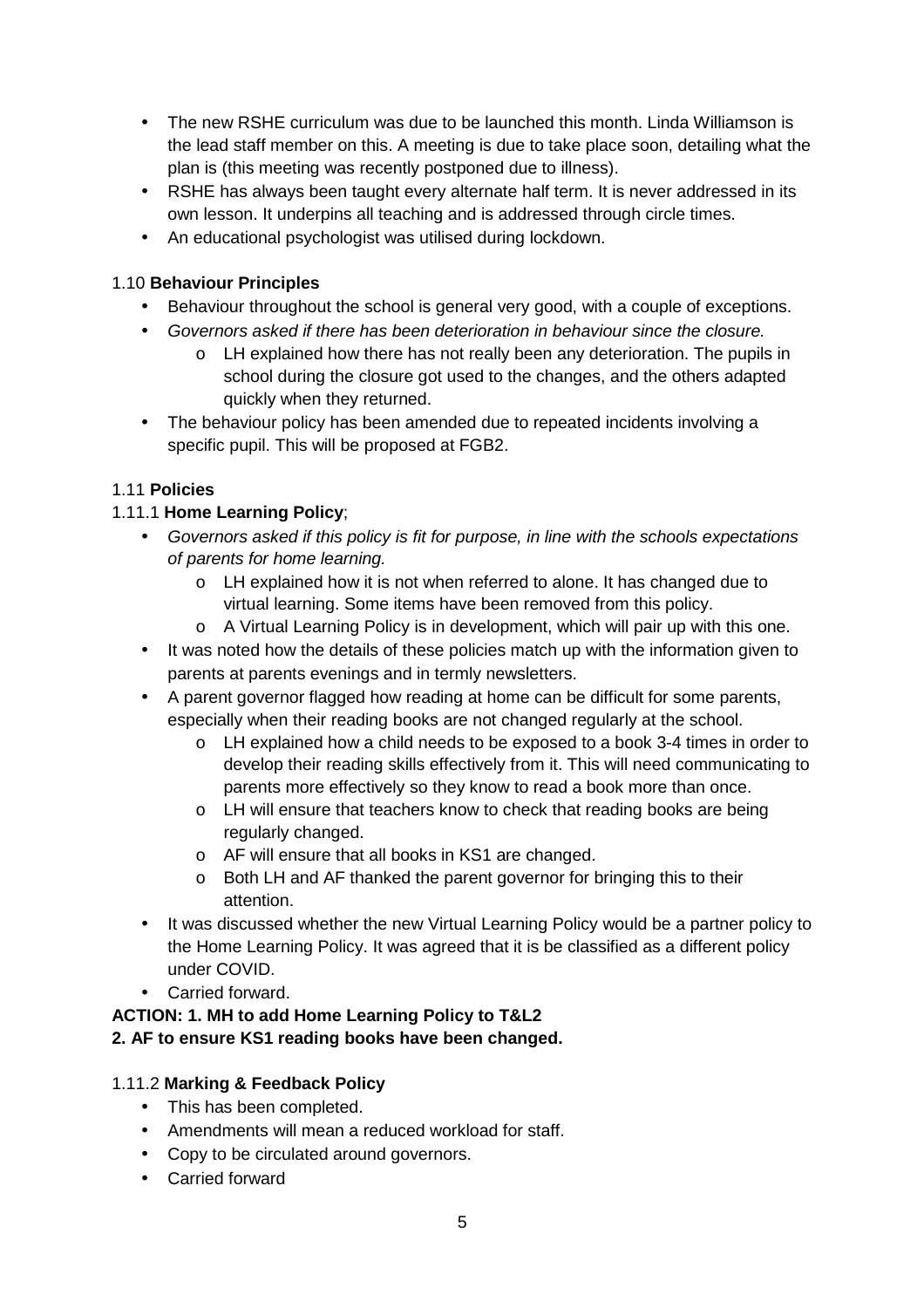# **ACTION: 1. LH to send updated Marking & Feedback Policy to MH. MH to then circulate.**

### **2. MH to add Marking & Feedback Policy to T&L2**

## **INCLUSION**

## 1.12 **SEND Report**

- Report from KT circulated prior to the meeting.
- The report was briefly summarised.
- The SENDCo usually writes a SEND Impact Statement this term. However, due to COVID, no targets have been met and there is no official data to refer to, therefore she is not writing one this year. Instead, she will provide a statement later this year.
- Governors asked if not providing a SEND Impact Statement is acceptable.
	- o LH explained how this situation has never occurred previously. There is no analysis or data to refer to. The audit should be ok with this. SENDCos from other schools are also remitting their Impact Statements.
- Governors asked if the new EHCP hub will reduce staff workload.
	- o It was explained how it will rationalise workload, rather than reduce.
	- o LH explained how there are glitches. If one person does not input a report it does hold things up.
- Governors asked BW if she has any questions from this evening.
	- o BW queried a few terms used. Governors explained the meanings.

# 1.13 **Looked After Children**

• There is one looked after child in the school. This child had mild elements of SEND. There have been Virtual Learning School meetings. This child is doing very well.

## 1.14 **Child Protection & Safeguarding Policy**

- This is a model policy that has been personalised to the school.
- This was circulated around all governors and no feedback was received.
- Policy to be recommended to FGB.
	- o Proposed by AJ. Seconded by EB. Agreed by ALL.

## 1.15 **Policies**

# 1.15.1 **Intimate Care Policy;** 1.15.2 **Safe Touch/Safe Hold Policy**

• There have been no significant changes to these policies. Proposed by LH. Seconded by AJ. Agreed by ALL.

# **COMMUNITY AND PARENTS LINKS**

## 1.16 **Parent Survey**

- The surveys are prepared and are currently being checked by QDP (the company used to process questions and analyse data).
- There are three areas covered in the surveys: school and ethos; wellbeing; teaching and learning.
- These will be sent out virtually after half term.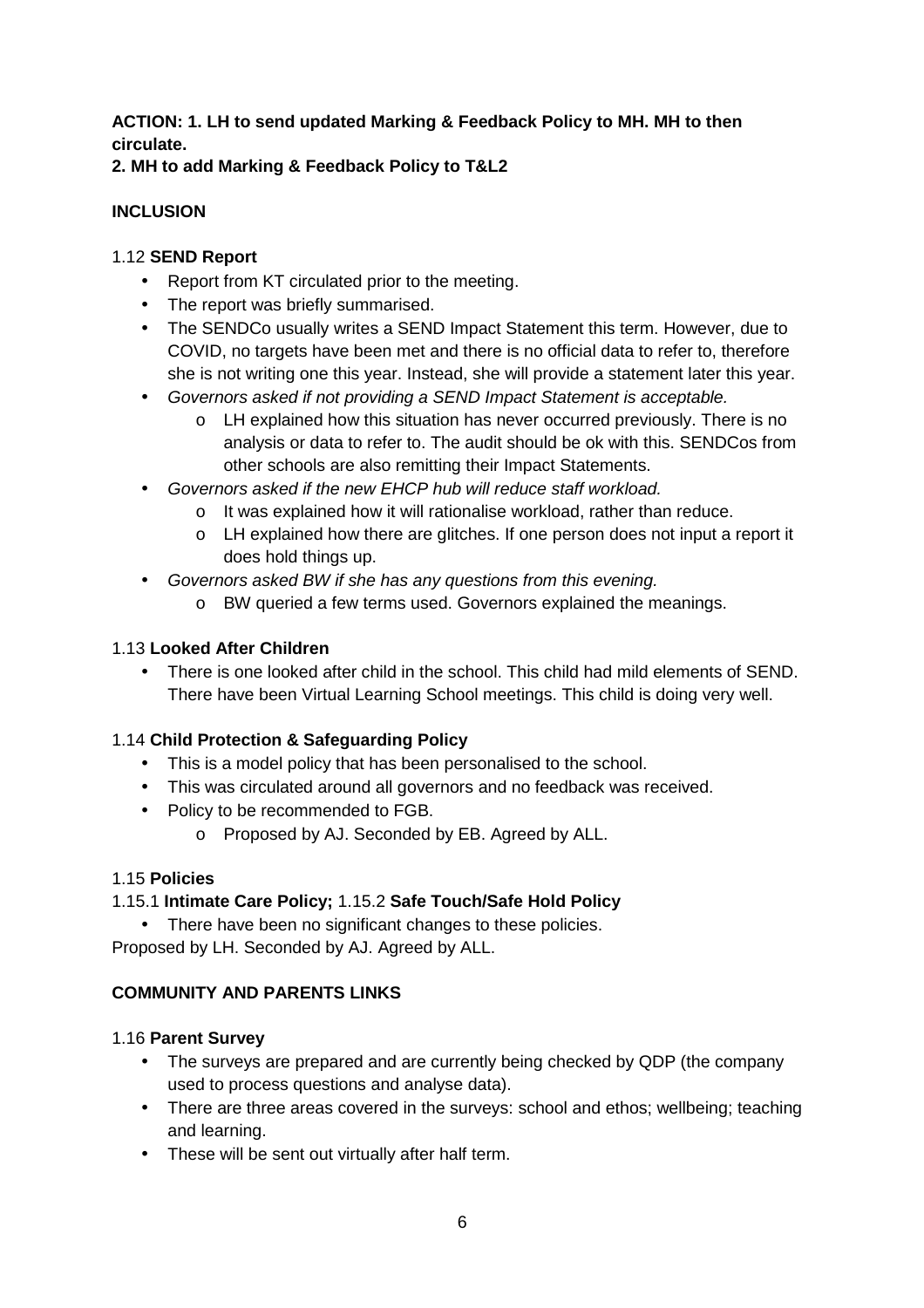### 1.17 **Parents**

- EB met with the FOBS chair.
- The FOBS AGM has been postponed until after Christmas.
	- $\circ$  It was queried whether they are allowed. It is believed that there is a 6 month window in which to carry out the AGM.
- LH stated how FOBS are being proactive with regards to fundraising. There is a planned Halloween trail around the village and some virtual events being planned.
- There are tensions between FOBS members, as some believe fundraising should be paused due to COVID.
- FOBS would like specific items to fundraise for. Suggestions from governors included the floor under the metal climbing frame and the resurfacing of the caged area.
- There are concerns over the FOBS Facebook group. It is a closed group, meaning new members need to request to join. FOBS members do not know all of the new parents names and do not know who has a connection to the school. It is believed that some members of the group may have no connection to the school, and this is raising safeguarding concerns, as people use the group to discuss school drop-off and pick-up times.
	- o Governors decided that this matter would be taken to RES1 and discussed with TN, as the lead e-safety governor.
- FOBS have raised concerns about none of the members being first aid trained and whether this is a requirement at FOBS events, like School Discos.
	- $\circ$  KS2 children do not need to have a parent in attendance at school discos. If there was an incident it would be FOBS' responsibility, not the schools. No staff are present at these events.
	- o FOBS should carry out risk assessments prior to these events and first aid should be an item covered.

### **ACTION: MH to ensure that the FOBS Facebook concern is taken to RES1.**

### 1.18 **Policies**

### 1.18.1 **Communication Policy**

• Amendments have been made and are listed at the end of the policy. Proposed by AJ. Seconded by EB. Agreed by ALL.

### **ACTION: 1. LH to send up to date version to MH**

### **2. MH to update policy cycle to show LH as lead on this policy.**

## **GOVERNANCE**

### 1.19 **Governor Tasks**

- AJ sent an email with an explanation around the focus of this terms learning walks.
- LH suggested ideas for learning walk subjects
	- o To observe teaching and learning
	- o Talking to teachers about tricky areas and sticking points.
	- o Talk to pupils about their learning and wellbeing.
- KT to carry out a safeguarding learning walk.
- EB to talk to pupils about learning and wellbeing.
- AJ curriculum learning walk around RSHE.